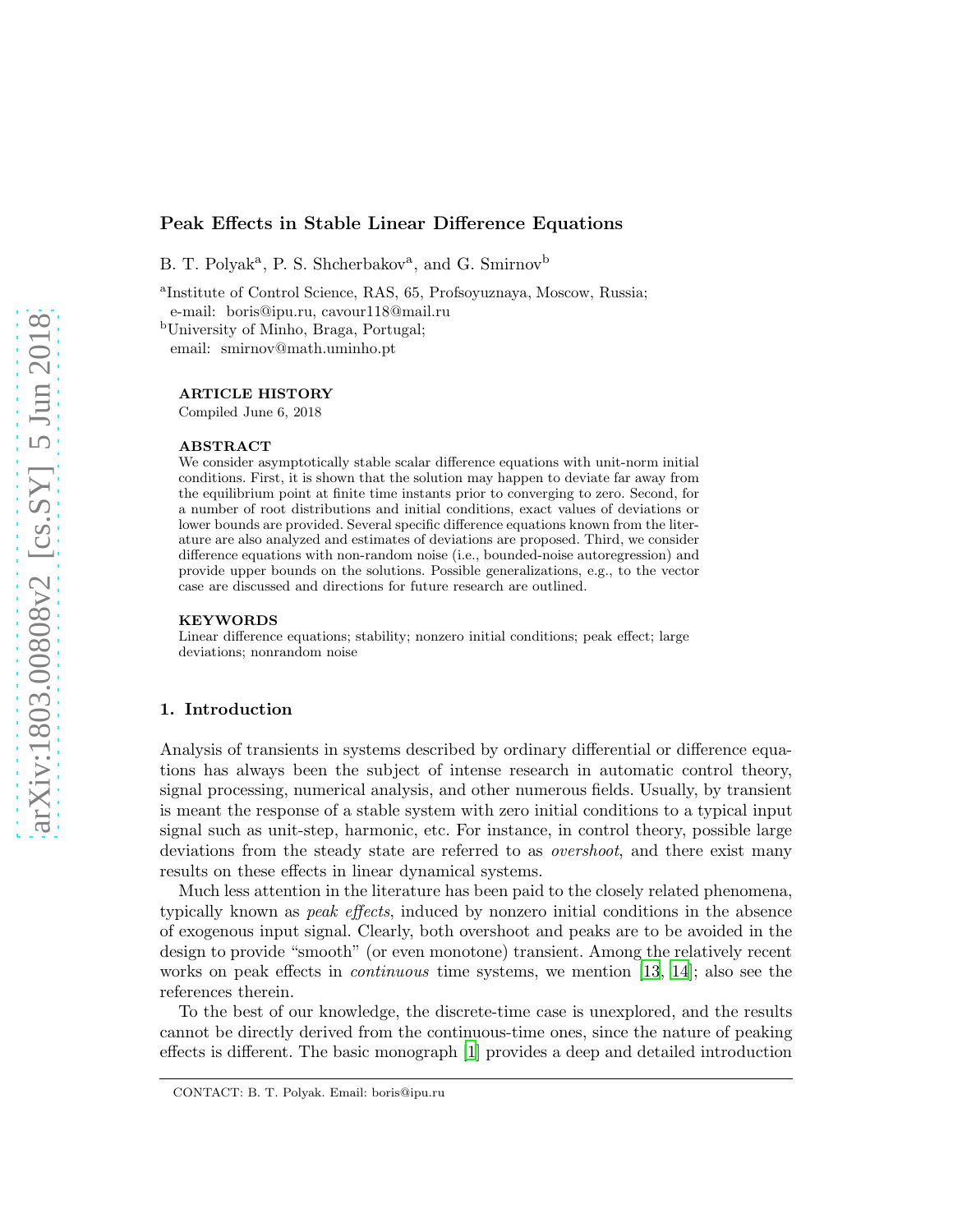to the general theory of linear and nonlinear difference equations, stability, asymptotic behavior of solutions, their properties, and numerous applications. A closely related issue, the behavior of norms of powers of Schur stable matrices in the autonomous vector scheme  $x_{k+1} = Ax_k, x_k \in \mathbb{R}^n$ , is also discussed; however peaking effects are not considered. For this vector scheme, there exist LMI-based results on upper bounds [\[4](#page-13-1), [15\]](#page-14-2), but the most interesting problem, lower estimates of the transient behavior, is still kept in shade, both in the vector and scalar cases.

The importance of research of peak effects in linear difference equations is motivated by numerous reasons. For instance, analysis of nonlinear processes, which are typical to practical applications is often performed via use of their linearizations in a neighborhood of a stable operating point. Possible large deviations of the linearized trajectories may lead to leaving the basin of attraction and loss of validity.

Another motivation is the analysis of nonasymptotic behavior of the currently popular methods for function minimization, such as the heavy-ball method [\[11](#page-14-3)] and Nesterov's accelerated gradient descent [\[8](#page-14-4)]. If applied to quadratic functions, these methods are described by second-order linear vector difference equations. It was discovered via numerous simulations [\[2\]](#page-13-2) that these methods exhibit nonmonotonic convergence to the minimum. Peaking effects can be an explanation of such behavior.

Clearly, for a particular difference equation and specified initial conditions, the peak of the trajectory can be found directly via numerical simulations. However, for high dimensions, computations may not be numerically stable. Next, finding the worst-case initial conditions in the unit ball in one or another vector norm leading to the highest peak is not easy; moreover, estimating the values of peaks for classes of equations is much more complicated and most challenging. Last but not least, from the control theory perspective, design of minimum-peak feedback is extremely important. Overall, exploration in this direction is highly demanded.

Another related field of research is the examination of peaking effects caused by both the initial conditions and exogenous noise. In contrast to the assumption on the Gaussian nature of noise typically adopted in such autoregression models, we study the situation with bounded non-random perturbations. Such models are in common use in the population dynamics and macroeconomics, e.g., see [\[16](#page-14-5)] and [\[9](#page-14-6)], and the analysis of possible peak phenomena observed in these models is in demand.

In this paper we focus our attention on some of these issues. We provide examples where peaks of solutions of stable scalar difference equations are unavoidable and estimate the value of peak in certain specific cases, both homogenous and nonhomogenous; sometimes, exact closed-form expressions are obtained.

The following notation is used in the paper:  $\mathbb R$  stands for the field of real numbers;  $<sup>⊤</sup>$  is the transposition sign; := denotes equality by definition;  $|\cdot|$  denotes the absolute</sup> value of a number, and  $\|\cdot\|$  is a norm of a vector or a matrix; e stands for exp(1); for integer  $p \ge q$ , the binomial coefficient is denoted by  $C_p^q = \frac{p!}{q!(p-q)!}$ ; [∴] and [∴] denote rounding toward negative and positive infinity, respectively.

We also note that the first preliminary results in this area of research were presented by the authors in the conference papers [\[12](#page-14-7), [15](#page-14-2)].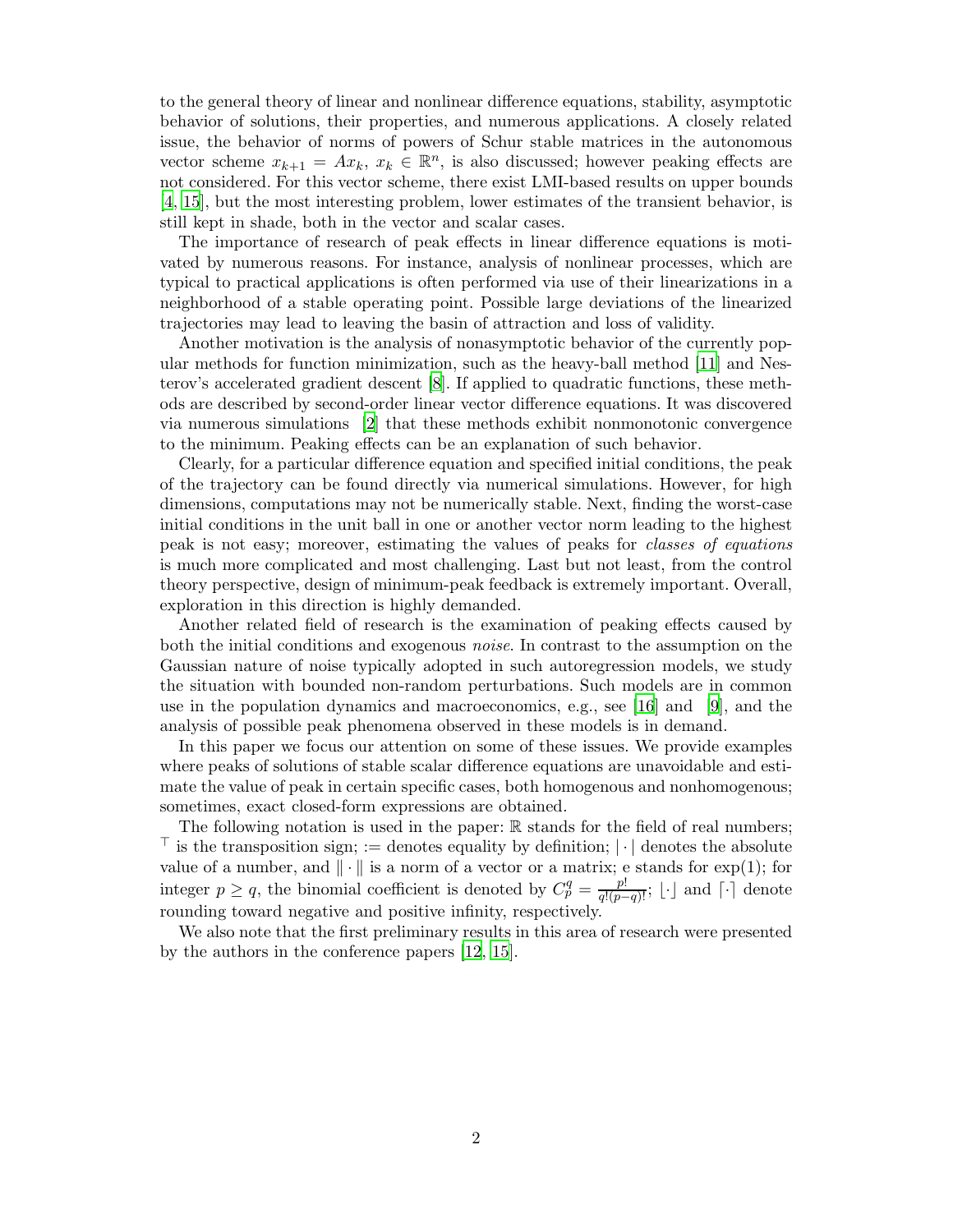### 2. Large deviations of solutions

### 2.1. Formulation of the problem

We consider the generic nth order scalar linear difference equation of the form

<span id="page-2-0"></span>
$$
x_k + a_1 x_{k-1} + \dots + a_n x_{k-n} = 0, \quad k = n, n+1, \dots; \quad a_i \in \mathbb{R}, \tag{1}
$$

with initial conditions

$$
x^{(0)} = (x_0, \ldots, x_{n-1}) \in \mathbb{R}^n.
$$

The characteristic polynomial of [\(1\)](#page-2-0) is

<span id="page-2-1"></span>
$$
p(\lambda) = \lambda^n + a_1 \lambda^{n-1} + \dots + a_{n-1} \lambda + a_n,
$$
\n(2)

and it is assumed to be stable, i.e., all its roots  $\lambda_i$  belong to the open unit disc on the complex plane, so that for any finite initial  $x^{(0)}$ , the solution asymptotically tends to zero as  $k \to \infty$ . Without loss of generality we assume that  $x^{(0)}$  has unit norm, namely,  $||x^{(0)}||_{\infty} = 1$ . Our aim is to characterize the *nonasymptotic* behavior of solutions; specifically, we are interested in estimating the following quantity:

<span id="page-2-2"></span>
$$
\eta(x^{(0)}) = \max_{k=n, n+1, \dots} |x_k|,\tag{3}
$$

which will be referred to as *peak* of the solution (provided that  $\eta(x^{(0)}) > 1$ ) for a given root location Λ of equation [\(1\)](#page-2-0) and given initial condition  $x^{(0)}$ . As said, in principle, finding  $\eta(x^{(0)})$  can be performed via straightforward computations. A more interesting problem is to estimate the quantity (upper bound on peak)

$$
\eta = \max_{\Lambda} \max_{\|x^{(0)}\|_{\infty} = 1} \eta(x^{(0)})
$$

which relates to the *worst-case* initial conditions in the unit box for some class of root locations Λ, or

$$
\underline{\eta}(x^{(0)}) = \min_{\Lambda} \eta(x^{(0)}),
$$

which is a lower bound on peak for a class of root locations and given initial conditions.

For the same difference equation we also consider the nonhomogenous case:

<span id="page-2-3"></span>
$$
x_k + a_1 x_{k-1} + \dots + a_n x_{k-n} = v_k, \quad |v_k| \le \varepsilon, \ v_k \in \mathbb{R}, \quad k = n, n+1, \dots \tag{4}
$$

That is, we deal with the *autoregression model*; however, in contrast to the standard framework where *Gaussian noise* is considered, we analyse *unknown-but-bounded noise*. The goal is to estimate upper bounds on  $x_k$  in this situation.

### <span id="page-2-4"></span>2.2. Equal roots: A closed-form solution

In this section we obtain closed-form expressions for the values of peak and peak instant for the solutions of [\(1\)](#page-2-0) in the case where all roots of [\(2\)](#page-2-1) are equal, and demonstrate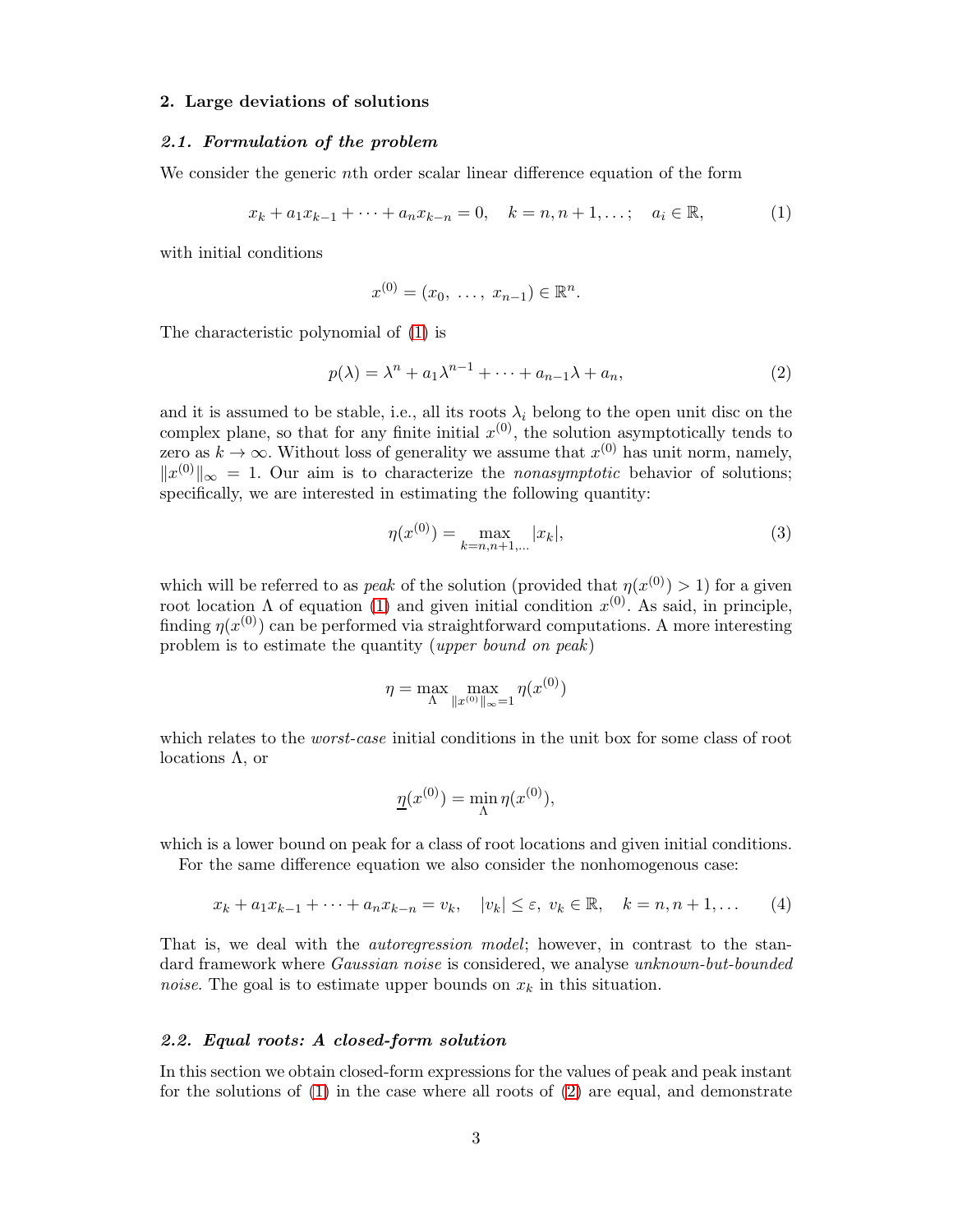the possibility of large values of peak.

Consider equation [\(1\)](#page-2-0) having all roots  $\lambda_i$  of [\(2\)](#page-2-1) real and equal to  $\rho \in (0,1)$ , and initial conditions  $x^{(0)} = (x_0, x_1, \ldots, x_{n-1})$ . Then [\(1\)](#page-2-0) has the form

<span id="page-3-1"></span>
$$
x_k - C_n^1 \rho x_{k-1} + C_n^2 \rho^2 x_{k-2} \cdots + (-1)^n \rho^n x_{k-n} = 0.
$$
 (5)

As is well known [\[1\]](#page-13-0) the solution of this difference equation is

$$
x_k = P(k)\rho^k,
$$

where the coefficients of the  $(n-1)$ st order polynomial  $P(k)$  can be found from the initial conditions  $x^{(0)}$ . We represent  $P(k)$  in the Lagrange interpolation form as

$$
P(k) = \sum_{i=0}^{n-1} c_i P_i(k), \quad P_i(k) = \prod_{j \neq i} \frac{k-j}{i-j}, \quad i = 0, 1, \dots, n-1, \quad j = 0, 1, \dots, n-1.
$$

We then have  $P_i(i) = 1, P_i(k) = 0$  for  $i = 0, 1, \ldots, n-1, k \neq i, k = 0, 1, \ldots, n-1$ . Also, for a fixed  $k \geq n$ , the signs of  $P_i(k)$  are seen to alternate:

$$
P_{n-1}(k) > 0
$$
,  $P_{n-2}(k) < 0$ , ...,  $\text{sgn } P_0(k) = (-1)^{n-1}$ .

The coefficients  $c_i$  can be found from the initial conditions (we use the interpolation property of the polynomials  $P_i$ :

$$
x_0 = c_0
$$
,  $x_1 = c_1 \rho$ , ...,  $x_{n-1} = c_{n-1} \rho^{n-1}$ .

Hence, we arrive at the closed-form solution of difference equations with all equal roots:

<span id="page-3-0"></span>
$$
x_k = x_0 P_0(k)\rho^k + x_1 P_1(k)\rho^{k-1} + \dots x_{n-1} P_{n-1}(k)\rho^{k-n+1}.
$$
 (6)

In particular, for  $n = 2$  we have

$$
x_k = -x_0(k-1)\rho^k + x_1k\rho^{k-1},
$$

while for  $n = 3$  the explicit expression writes

$$
x_k = x_0 \frac{(k-1)(k-2)}{2} \rho^k - x_1 k(k-2) \rho^{k-1} + x_2 \frac{k(k-1)}{2} \rho^{k-2}.
$$

As far as the peak value of  $x_k$  is concerned, it is seen from [\(6\)](#page-3-0) and definition [\(3\)](#page-2-2) that  $\eta(x^{(0)}) = \eta(-x^{(0)})$ , since change of sign of the initial conditions changes just the sign of the solution.

To continue, due to the sign alternating property of the polynomials  $P_i$  we conclude that for all  $k \geq n$ , the following relation holds:

$$
\max_{\|x^{(0)}\|_{\infty}=1} x_k = |P_0(k)|\rho^k + |P_1(k)|\rho^{k-1} + \cdots + |P_{n-1}(k)|\rho^{k-n+1} := \alpha_{k,n},
$$

and this maximum is attained with  $x^{(0)} = ((-1)^{n-1}, \ldots, -1, 1)$ .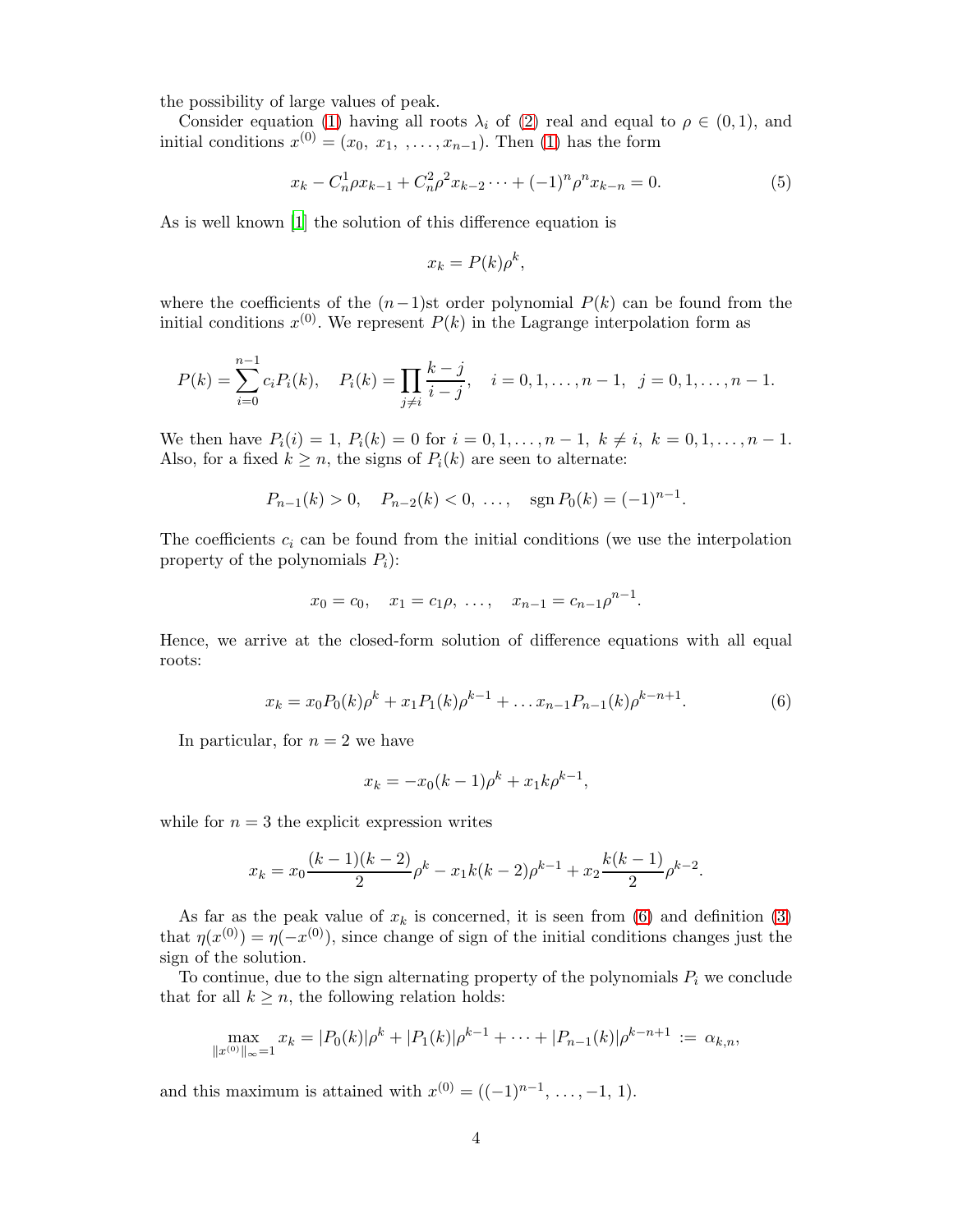For another initial conditions  $x^{(0)} = (0, \ldots, 0, 1)$  we have

$$
x_k = P_{n-1}(k)\rho^{k-n+1} = C_k^{n-1}\rho^{k-n+1} := \beta_{k,n};
$$

obviously  $\alpha_{k,n} > \beta_{k,n}$ .

Denote now

$$
\alpha_n = \max_k \alpha_{k,n}, \ \ K_\alpha = \operatorname{argmax} \alpha_{k,n} \quad \text{and} \quad \beta_n = \max_k \beta_{k,n}, \ \ K_\beta = \operatorname{argmax} \beta_{k,n}.
$$

By optimizing the expression for  $\beta_{k,n}$  over k, we immediately obtain the exact expression

$$
K_{\beta}=\left\lfloor \frac{n-1}{1-\rho}\right\rfloor.
$$

By definition, peak takes place  $(\beta_n > 1)$  if and only if  $K_\beta > n - 1$ , which is equivalent to  $\rho > \frac{1}{n}$ .

We arrive at the following statement.

<span id="page-4-0"></span>**Theorem 2.1.** For arbitrary initial conditions  $x^{(0)}$ , the closed-form solution of the difference equation [\(5\)](#page-3-1) is given by [\(6\)](#page-3-0). The upper bound on  $\eta(x^{(0)})$  for all  $||x^{(0)}||_{\infty} \leq 1$ is given by

$$
x_k \leq \alpha_{k,n}, \quad k = n, n+1, \ldots,
$$

and it is attained with  $x^{(0)} = ((-1)^{n-1}, \ldots, -1, 1)$  and  $k = K_{\alpha}$ .

For the initial conditions  $x^{(0)} = (0, \ldots, 0, 1)$ , the solution of [\(5\)](#page-3-1) is given by

$$
x_k = \beta_{k,n} = C_k^{n-1} \rho^{k-n+1}, \qquad k = n, n+1, \ldots,
$$

and the maximum is attained with  $k = K_{\beta} = \lfloor \frac{n-1}{1-\rho} \rfloor$  $\frac{n-1}{1-\rho}$ ]. The peak takes place only for  $\rho > \rho^* = \frac{1}{n}.$ 

Several comments are due a this point.

First, for a given order  $n$  of the equation, there always exist initial conditions such that the magnitude of peak grows as  $\rho \rightarrow 1$ ; same for the magnitude of the peak instant.

Second, for large values of n, there exist initial conditions (e.g.,  $x^{(0)} = (0, \ldots, 0, 1)$ ) that yield peaks for small values of  $\rho$  (see the expression for  $\beta_{k,n}$  above); i.e., "very stable" higher-order difference equations may experience huge peaks.

Third, in some cases, the expressions for the peak and peak instant for small  $n$ and  $\rho$  can be given in closed form; sometimes we present approximate estimates or asymptotic expressions as  $\rho \to 1$ .

A typical shape of the trajectory  $x_k$  is given in Fig. [1](#page-5-0) for the two initial conditions discussed above.

Let us now specify the results of Theorem [2.1](#page-4-0) for some particular cases (below, the sign  $\approx$  is used to mean asymptotics as  $\rho \to 1$ ). The values of  $\alpha_n, \beta_n$  are found by differentiating  $\alpha_{k,n}$ ,  $\beta_{k,n}$  in k.

• The case  $n = 2$ .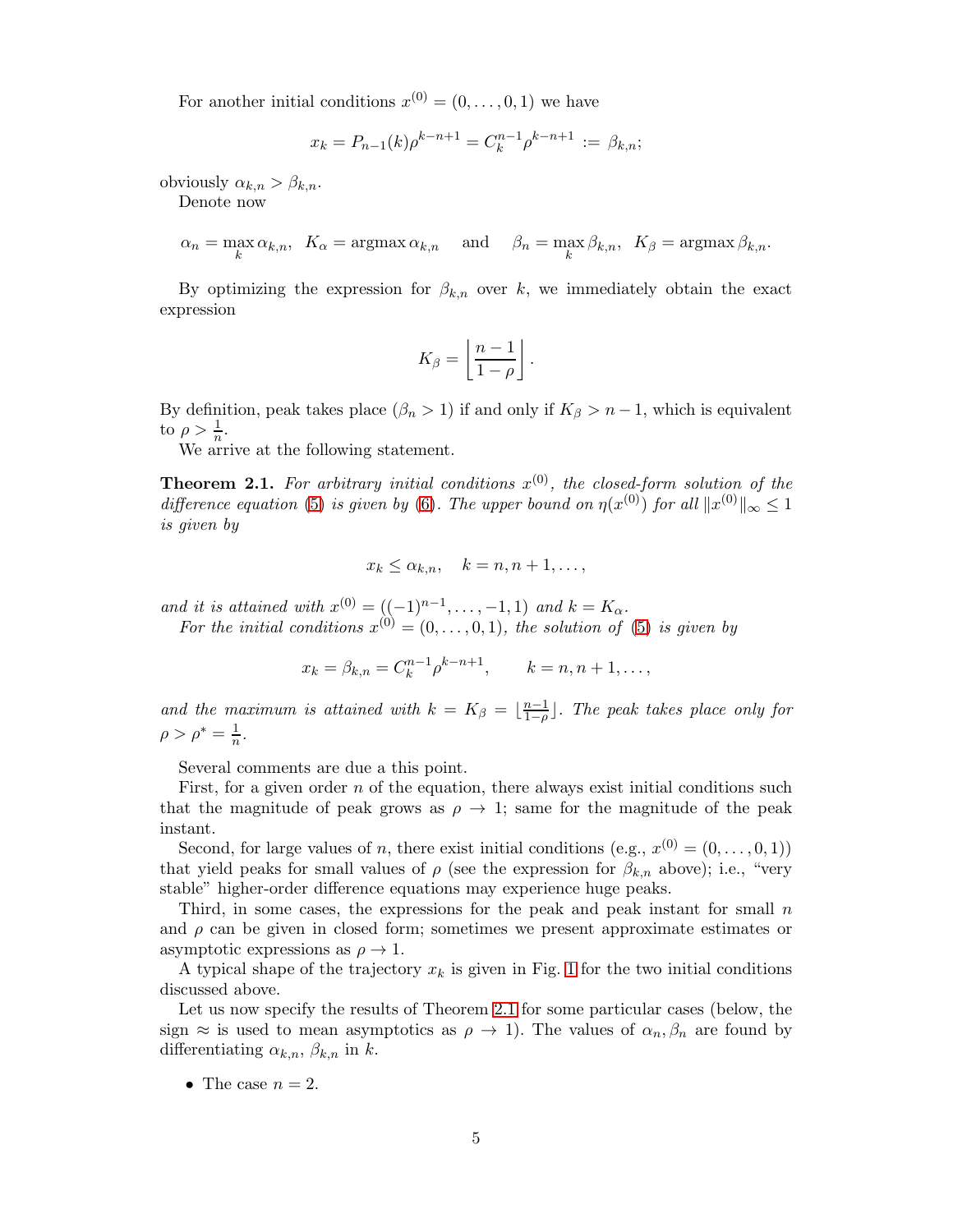

**Figure 1.** The values of  $x_k$  [\(1\)](#page-2-0) for  $n = 4, \lambda_i \equiv \rho = 0.75$ , and  $x^{(0)} = (0, 0, 0, 1)$  (dashed) or  $x^{(0)} =$  $(-1, 1, -1, 1)$  (solid)

<span id="page-5-0"></span>For the initial conditions  $x^{(0)} = (-1, 1)$  we have

$$
\alpha_{k,2} = (k-1)\rho^k + k\rho^{k-1}, \quad K_{\alpha} = \frac{\rho(\log \rho - 1)}{(1+\rho)\log \rho} \approx \frac{1}{1-\rho}, \quad \alpha_2 \approx \frac{2}{e(1-\rho)}
$$

,

.

and peak is observed only for  $\rho > \rho^* = \sqrt{2} - 1$ .

For the initial conditions  $x^{(0)} = (0, 1)$  we have

$$
\beta_{k,2} = k \rho^{k-1}, \quad K_{\beta} = \frac{1}{-\log \rho} \approx \frac{1}{1-\rho}, \quad \beta_2 \approx \frac{1}{e(1-\rho)}.
$$

• The case  $n = 3$ .

For the worst-case initial  $x^{(0)} = (1, -1, 1)$  we obtain

$$
\alpha_{k,3} = \frac{(k-1)(k-2)}{2}\rho^k + k(k-2)\rho^{k-1} + \frac{k(k-1)}{2}\rho^{k-2}, \quad K_\alpha \approx \frac{2}{1-\rho}, \quad \alpha_3 \approx \frac{8}{e^2(1-\rho)^2},
$$

and peak takes place only for  $\rho > \rho^* = 0.2599$ ,  $\rho^*$  being the largest root of the equation  $\rho^3 + 3\rho^2 + 3\rho - 1 = 0.$ 

For  $x^{(0)} = (0, 0, 1)$  we have

$$
\beta_{k,3} = \frac{k(k-1)}{2} \rho^{k-2}, \quad K_{\beta} \approx \frac{2}{1-\rho}, \quad \beta_3 \approx \frac{2}{e^2(1-\rho)^2}
$$

• Consider *n* fixed and large and  $\rho \rightarrow 1$ . Then for  $k/n$  large we have

$$
\beta_{k,n} \approx \frac{k^n}{n!} \rho^{n-k}, \quad \alpha_{k,n} \approx 2^{n-1} \beta_{k,n}.
$$

As it was already stressed, Theorem [2.1](#page-4-0) shows that the values of both peak and peak instant grow as  $\rho \rightarrow 1$  and/or n grow; this is in a certain analogy with the continuous-time case, see [\[14\]](#page-14-1), Section 3.1. We illustrate the cumulative effect of increasing  $\rho$  and n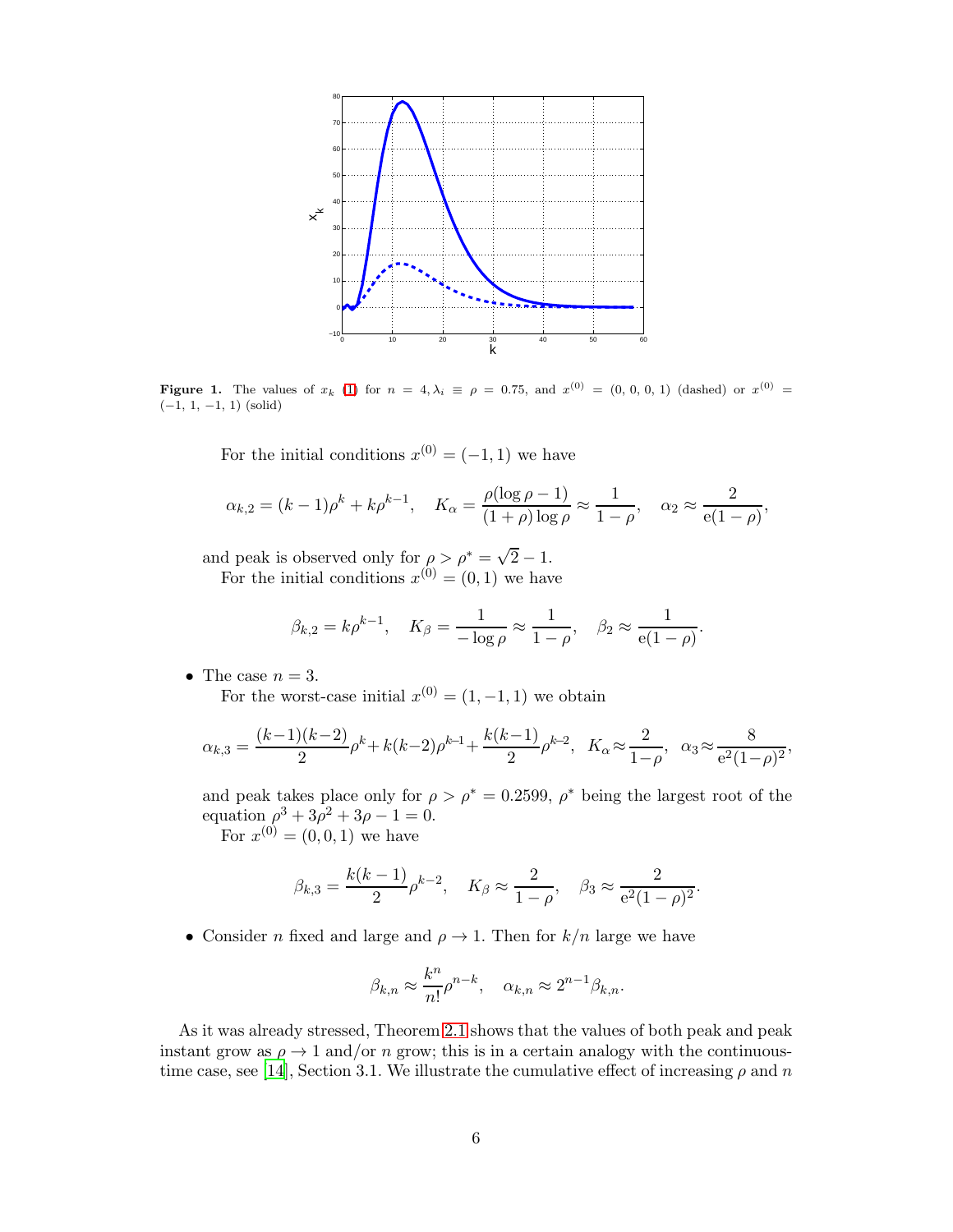by the special case  $\rho = 1 - \frac{1}{n}$  and  $x^{(0)} = (0, ..., 0, 1)$ . Having  $K_{\beta} = n^2 - n - 1$  (see Theorem [2.1\)](#page-4-0), we obtain the exact closed-form expression for the peak

$$
\beta_n = C_{n^2 - n - 1}^{n^2 - 2n} (1 - \frac{1}{n})^{n^2 - 2n}.
$$

For some values of n, Table 1 presents the values of  $\beta_n, K_\beta$ , together with the values of  $\alpha_n, K_\alpha$ , which are obtained numerically.

**Table 1.** The dependence of  $\alpha_n, \beta_n$ , and  $K_\alpha, K_\beta$  on n for  $\rho = 1 - \frac{1}{n}$ 

| $\it{n}$         |     |        |        |                    |                     |                     |
|------------------|-----|--------|--------|--------------------|---------------------|---------------------|
| $\cup_n$         |     | 2.9630 | 16.519 | 136.37             | $1.4938 \cdot 10^3$ | $2.0405 \cdot 10^4$ |
| $\alpha_n$       | .25 | .0014  | 78.002 | $.2925 \cdot 10^3$ | $2.8408 \cdot 10^4$ | $7.7812 \cdot 10^5$ |
| $K_{\beta}$      | റ   | 5.6    | 19     | 19,20              | 29,30               | .42                 |
| $\cdot_{\alpha}$ |     |        | 1 ດ    | 20                 | 30                  |                     |

We now present several simple conditions for the existence of peak. First, an obvious sufficient condition is  $x_n > 1$ . The next one is formulated in terms of the coefficients of [\(1\)](#page-2-0); namely, the solution experiences peak if and only if  $\sum_i |a_i| > 1$ . Next, for the initial  $x^{(0)} = (0, \ldots, 0, 1)$ , a sufficient condition for the existence of peak is  $|\sum_i \lambda_i| > 1$ , and if only positive roots are considered, this conditions also becomes necessary.

Clearly, peak effects strongly depend on  $x^{(0)}$ . Above, we were focused at either the worst-case initial conditions or at  $x^{(0)} = (0, \ldots, 0, 1)$ . However there are many initial conditions where this effect is lacking. For instance with  $x^{(0)} = (1, \rho, \rho^2, \ldots, \rho^{n-1}),$  it can be easily checked that  $x_k = \rho^k$ , hence the solutions are monotonically decreasing. The only " $\rho$ -independent" initial conditions leading to the absence of peak for any  $\rho \in [0, 1)$  is  $x^{(0)} = (1, \ldots, 1)$ .

The proofs of all these assertions are immediate.

## <span id="page-6-0"></span>2.3. Real roots: Lower and upper bounds on peak

We next present an important result that can be thought of as bounds of peak for real roots.

Consider equation [\(1\)](#page-2-0) with all real roots of the characteristic polynomial

$$
p(\lambda)=(\lambda-\lambda_1)(\lambda-\lambda_2)\ldots(\lambda-\lambda_n).
$$

We then have

$$
p(\lambda) = \lambda^n - S_1(\lambda_1, \ldots, \lambda_n) \lambda^{n-1} + \cdots + (-1)^n S_n(\lambda_1, \ldots, \lambda_n),
$$

where  $S_k(\lambda_1,\ldots,\lambda_n)$  is a homogeneous symmetric form of order k. Comparing this expression with [\(5\)](#page-3-1) we conclude that for  $\lambda_i \geq \rho > 0$ ,  $i = 1, \ldots, n$ , the coefficients of the difference equation [\(1\)](#page-2-0) satisfy the inequalities

$$
-a_1 \ge C_n^1 \rho^{n-1}, \qquad a_2 \ge C_n^2 \rho^{n-2}, \ \ldots
$$

These necessary conditions for the inequalities  $\lambda_i \geq \rho$ ,  $i = 1, \ldots, n$ , to hold will be exploited below.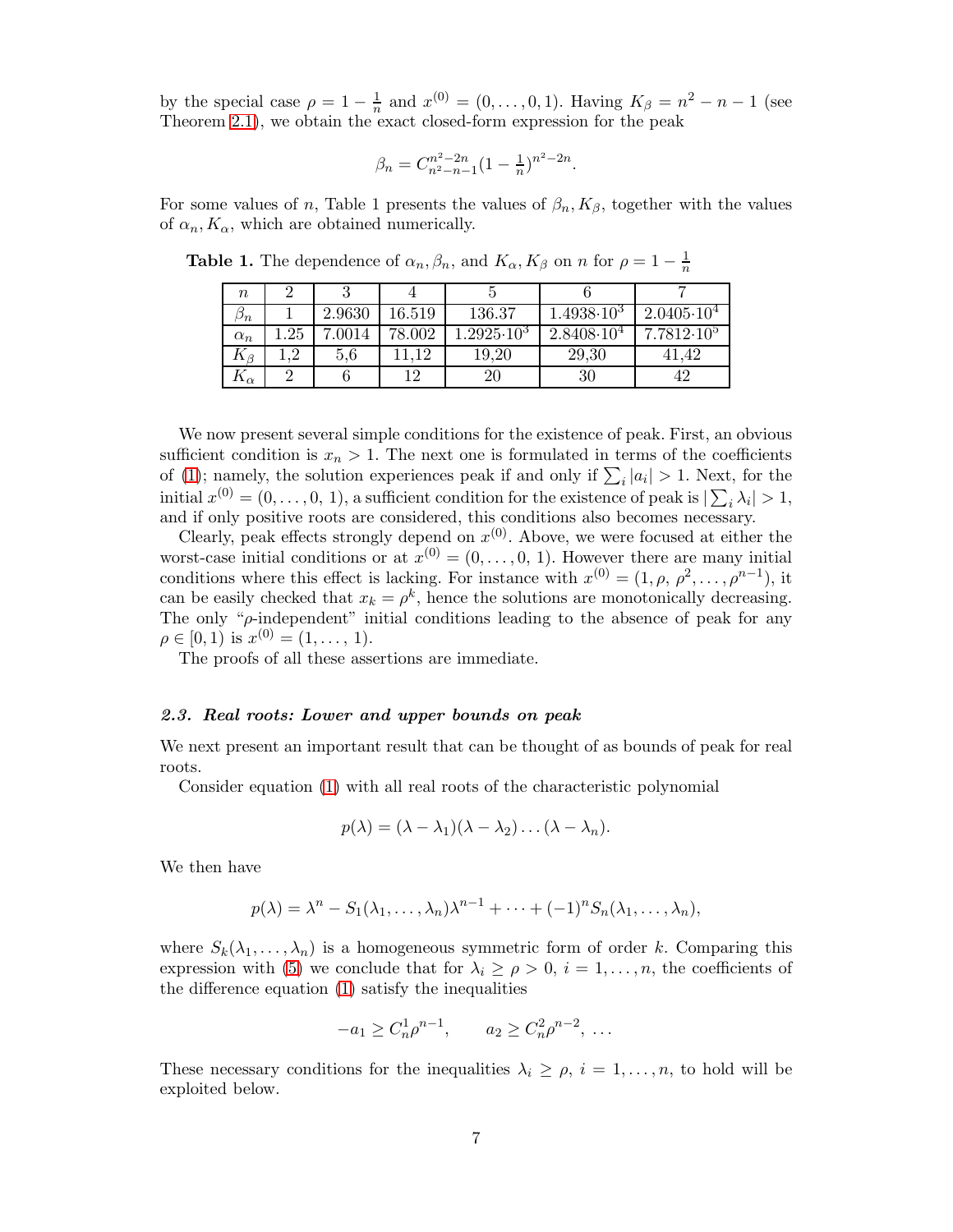<span id="page-7-0"></span>**Theorem 2.2.** Consider equation [\(1\)](#page-2-0) and assume that all roots  $\lambda_i$  of [\(2\)](#page-2-1) are real. (a) For any difference equation with  $\lambda_i \ge \rho > 0$ ,  $i = 1, \ldots, n$ , there exists an initial value  $x^{(0)}, \|x^{(0)}\|_{\infty} = 1$  such that for all  $k \geq n$  we have

$$
x_k \geq \beta_{k,n}.
$$

The value of peak (if any) is lower bounded by  $\beta_n$ :

$$
\eta(x^{(0)}) \ge \beta_n.
$$

(b) If  $|\lambda_i| \leq \rho < 1$ , then for the initial condition  $x^{(0)} = (0, \ldots, 0, 1)$  the solution is upper bounded by

$$
|x_k| \leq \beta_{k,n}
$$

for all  $k \geq n$ . Thus the peak value (if any) is upper bounded by  $\beta_n$ :

$$
\eta(x^{(0)}) \leq \beta_n.
$$

**Proof.** Assuming the roots  $\lambda_i$  of [\(2\)](#page-2-1) are distinct we have the following explicit expression for  $x_k$ :

$$
x_k = c_1 \lambda_1^k + c_2 \lambda_2^k + \dots + c_n \lambda_n^k,
$$

where  $c_i$  can be found from the initial conditions  $x_0 = x_1 = \cdots = x_{n-2} = 0, x_{n-1} = 1$ . Specifically, for  $c \in \mathbb{R}^n$  we have the linear equation  $Vc = e_n$ , where V is the standard Vandermonde matrix and  $e_n = (0, \ldots, 0, 1)^\top$ . It implies  $c = V^{-1}e_n = g$  with g being the last column of  $V^{-1}$ . The formula for  $g = (g_1, \ldots, g_n)$  is well known (e.g., see [\[6](#page-14-8)]):

$$
g_i = \frac{1}{\prod_{j \neq i} (\lambda_i - \lambda_j)};
$$

hence

$$
x_k = \sum_i \frac{\lambda_i^k}{\prod_{j \neq i} (\lambda_i - \lambda_j)}.
$$

We now remind the reader of the following result in [\[10](#page-14-9)], Part 5, Problem 97. For a differentiable function  $f(\lambda)$  and a set of points  $\lambda_1, \ldots, \lambda_n \in \mathbb{R}$  satisfying  $a \leq \lambda_i \leq b$ for all  $1 \leq i \leq n$ , there exists  $a \leq \tau \leq b$  such that

$$
\frac{f^{(n-1)}(\tau)}{(n-1)!} = \sum_i \frac{f(\lambda_i)}{\prod_{j\neq i}(\lambda_i - \lambda_j)},
$$

where  $f^{(n-1)}(\cdot)$  denotes the  $(n-1)$ st derivative of  $f(\cdot)$ . Taking  $f(\lambda) = \lambda^k$  we obtain

$$
x_k = \frac{k(k-1)\dots(k-n+2)\tau^{k-n+1}}{(n-1)!} = C_k^{n-1}\tau^{k-n+1}.
$$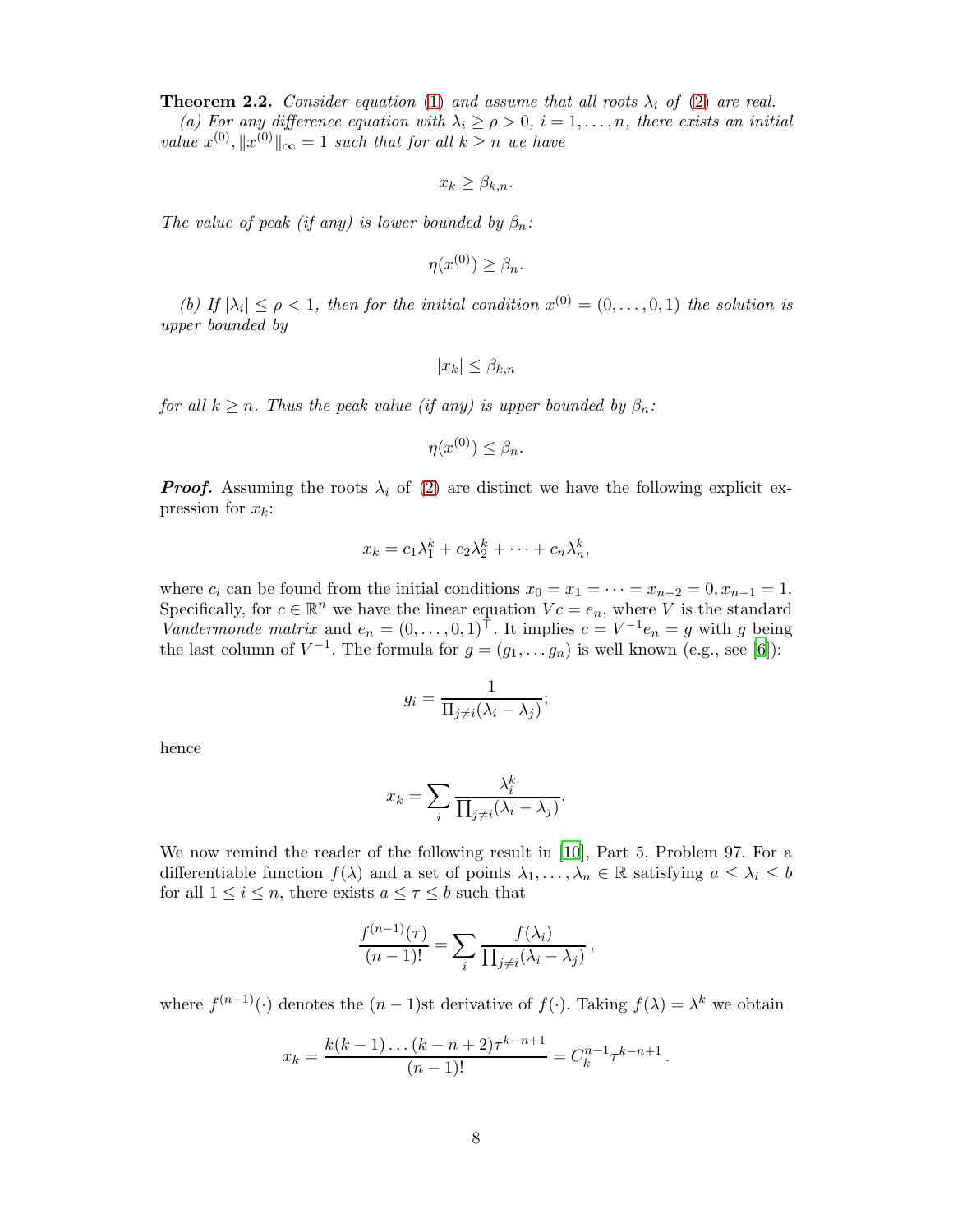In case (a) we have  $a = \rho, b = 1$ , so that

$$
x_k = C_k^{n-1} \tau^{k-n+1}, \quad \rho \le \tau \le 1.
$$

Comparing this with the value of  $\beta_{k,n}$  obtained in Theorem [2.1](#page-4-0) for  $x^{(0)} = (0, \ldots, 0, 1)$ we arrive at the desired result.

In case (b) we have  $a = -\rho$ ,  $b = \rho$  and

$$
x_k = C_k^{n-1} \tau^{k-n+1}, \quad |\tau| \le \rho.
$$

This quantity is no greater than the one obtained for all roots equal to  $\rho$ .

We can get rid of the initial assumption (all roots are distinct) via continuity arguments. П

For real root locations, Theorem [2.2](#page-7-0) shows the importance of the case of equal roots; it provides upper and lower bounds for the peak. Below, a more general result is formulated, though just as a conjecture, since so far, we can neither prove it, nor find a counterexample.

**Worst-case Conjecture.** Consider equation [\(1\)](#page-2-0). The maximum value of  $|x_k|$  over all root locations on the disc of radius  $0 < \rho < 1$  and over all initial conditions  $x^{(0)}$  in the unit cube is attained with  $\lambda_i \equiv \rho$  and  $x^{(0)} = ((-1)^{n-1}, \ldots, -1, 1)$ .

# 2.4. Bounded-error autoregression

We now proceed to the nonhomogenous equation [\(4\)](#page-2-3). Given a finite time horizon  $t \geq n$ , our goal is to estimate max  $x_t$  subject to all admissible initial conditions and all bounded disturbances  $v_k$ . We arrive at the problem which can be easily transformed into the linear program

<span id="page-8-0"></span>
$$
\max x_t \text{ subject to} \tag{7}
$$
  

$$
||x^0||_{\infty} \le 1, \quad |v_k| \le \varepsilon, \quad x_k + a_1 x_{k-1} + \dots + a_n x_{k-n} = v_k, \quad k = n, \dots, t.
$$

Hence, for a fixed equation and fixed  $t$  such estimate can be easily found numerically. However, to highlight the dependence on the roots of the characteristic polynomial, we present some theoretical results. We restrict our analysis with the most interesting case by assuming (as in Subsection [2.2\)](#page-2-4) that all roots are equal.

**Theorem 2.3.** Consider equation [\(4\)](#page-2-3) and assume that all roots  $\lambda_i$  of [\(2\)](#page-2-1) are equal to  $\rho, 0 < \rho < 1$ , and the noise is bounded:  $|v_k| \leq \varepsilon$  for  $k \geq n$ .

Then the solution of the optimization problem [\(7\)](#page-8-0) for any  $t \geq n$  is given by  $x^0 =$  $((-1)^{n-1}, \ldots, -1, 1)$  and  $v_k = \varepsilon$ ,  $k = n, \ldots, t$ ; the following estimate holds:

$$
\max x_t \leq \alpha_{t,n} + \varepsilon \sum_{k=n}^t C_{t-k+n-1}^{n-1} \rho^{t-k} < \alpha_n + \varepsilon (1-\rho)^{-n}.
$$

**Proof.** If  $x_0 = x_1 = \dots x_{k-1} = 0$ ,  $v_k \neq 0$ ,  $v_i = 0$ ,  $i > k$ , then in accordance with the closed-form solution of the noise-free difference equation with equal roots [\(5\)](#page-3-1), after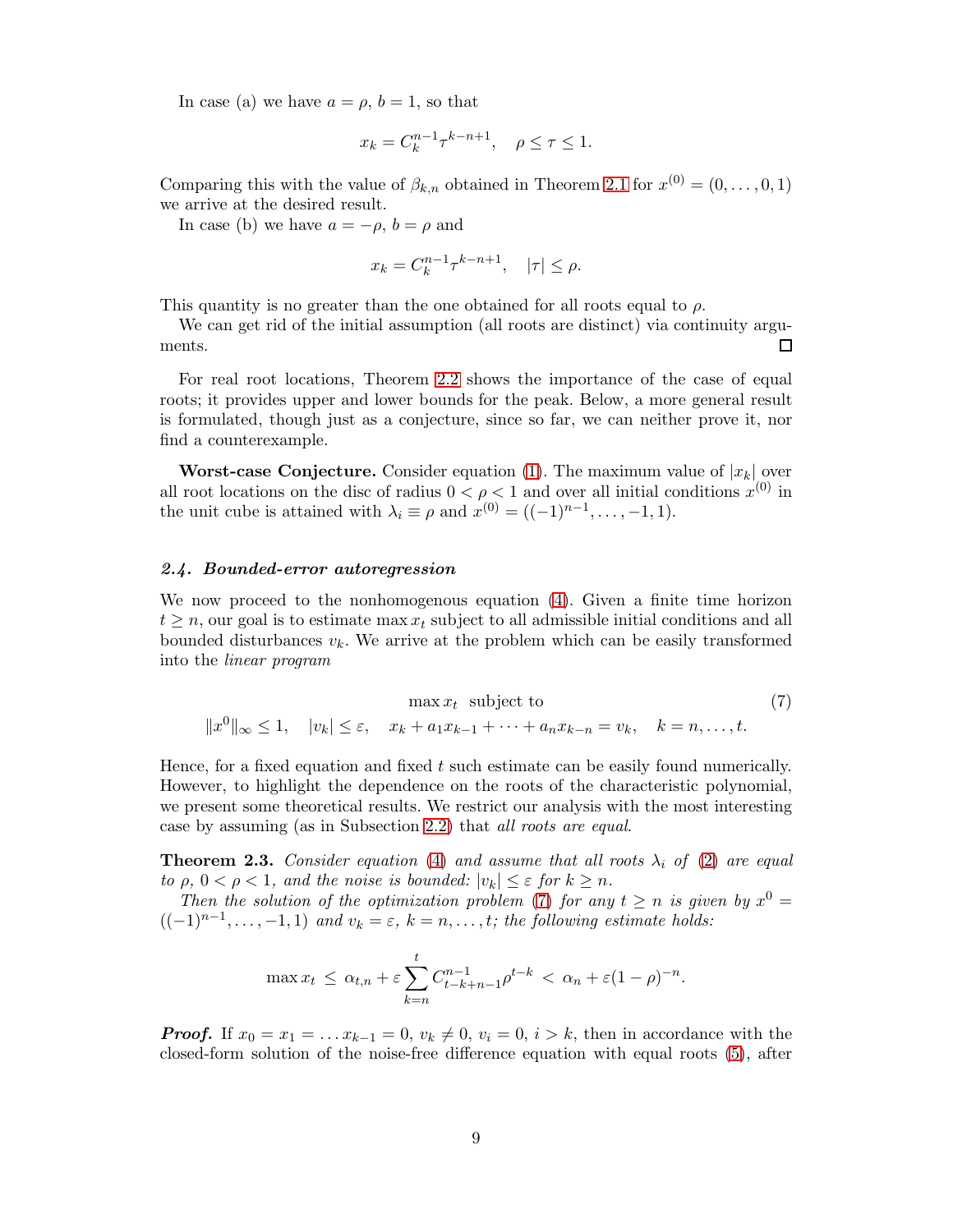change of notation we obtain

$$
x(t) = v_k C_{t-k+n-1}^{n-1} \rho^{t-k}.
$$

By the general formula for the solution of non-homogeneous difference equations with arbitrary initial conditions and arbitrary exogenous noise  $v_k$  we have

$$
x(t) = \bar{x}_t + \tilde{x}_t, \quad \tilde{x}_t = \sum_{k=n}^t v_k C_{t-k+n-1}^{n-1} \rho^{t-k},
$$

where  $\bar{x}_t$  denotes the solution of the homogenous equation, see [\(5\)](#page-3-1). Optimization over  $x<sup>0</sup>$  has been performed in Theorem 2.1; the optimal initial conditions were shown to be  $((-1)^{n-1}, \ldots, -1, 1)$ . Since the coefficient at the  $v_k$  is positive, the maximizer of the  $\tilde{x}_t$  is  $v_k = \varepsilon$ . Next,

$$
\sum_{k=n}^{t} C_{t-k+n-1}^{n-1} \rho^{t-k} < \sum_{i=n-1}^{\infty} C_i^{n-1} \rho^{i-n+1} := S_n,
$$

and it is not hard to obtain the recursive relation  $S_n - \rho S_n = S_{n-1}$ . Since  $S_0 = 1$ , we arrive at  $S_n = (1 - \rho)^{-n}$ . arrive at  $S_n = (1 - \rho)^{-n}$ .

We conclude that deviations of solutions from zero are caused by the two reasons: (i) peak effect for the homogeneous equation, induced by nonzero initial conditions and (ii) monotone transition process due to noise (clearly, the limiting value  $x^*$  of the solution for  $v_k = \varepsilon$ ,  $k = n, \ldots$ , satisfies the equation  $x^*(1 - \rho)^n = \varepsilon$ ; moreover, this holds for *arbitrary* initial conditions). For the same initial conditions, the resulting shapes of trajectories differ depending on the level of noise. Figure [2](#page-9-0) depicts the behavior of solutions of the 4th order equation with equal roots  $\lambda_i = 0.75$ , worst-case initial  $x^{(0)} = (-1, 1, -1, 1)$  $x^{(0)} = (-1, 1, -1, 1)$ , and various values  $\varepsilon$  of the noise level (cf. Fig. 1). It is



<span id="page-9-0"></span>**Figure 2.** The values of  $x_k$  [\(1\)](#page-2-0) for  $n = 4$ ,  $\lambda_i \equiv \rho = 0.75$ , and  $x^{(0)} = (-1, 1, -1, 1)$  with various levels of noise:  $\varepsilon = 0; 0.2; 0.4; 0.6; 0.8; 1.0$  (bottom to top).

worth mentioning that for other types of difference equations (e.g., with complex, not real roots) the solution of the optimization problem [\(7\)](#page-8-0) can be obtained for noise with different signs.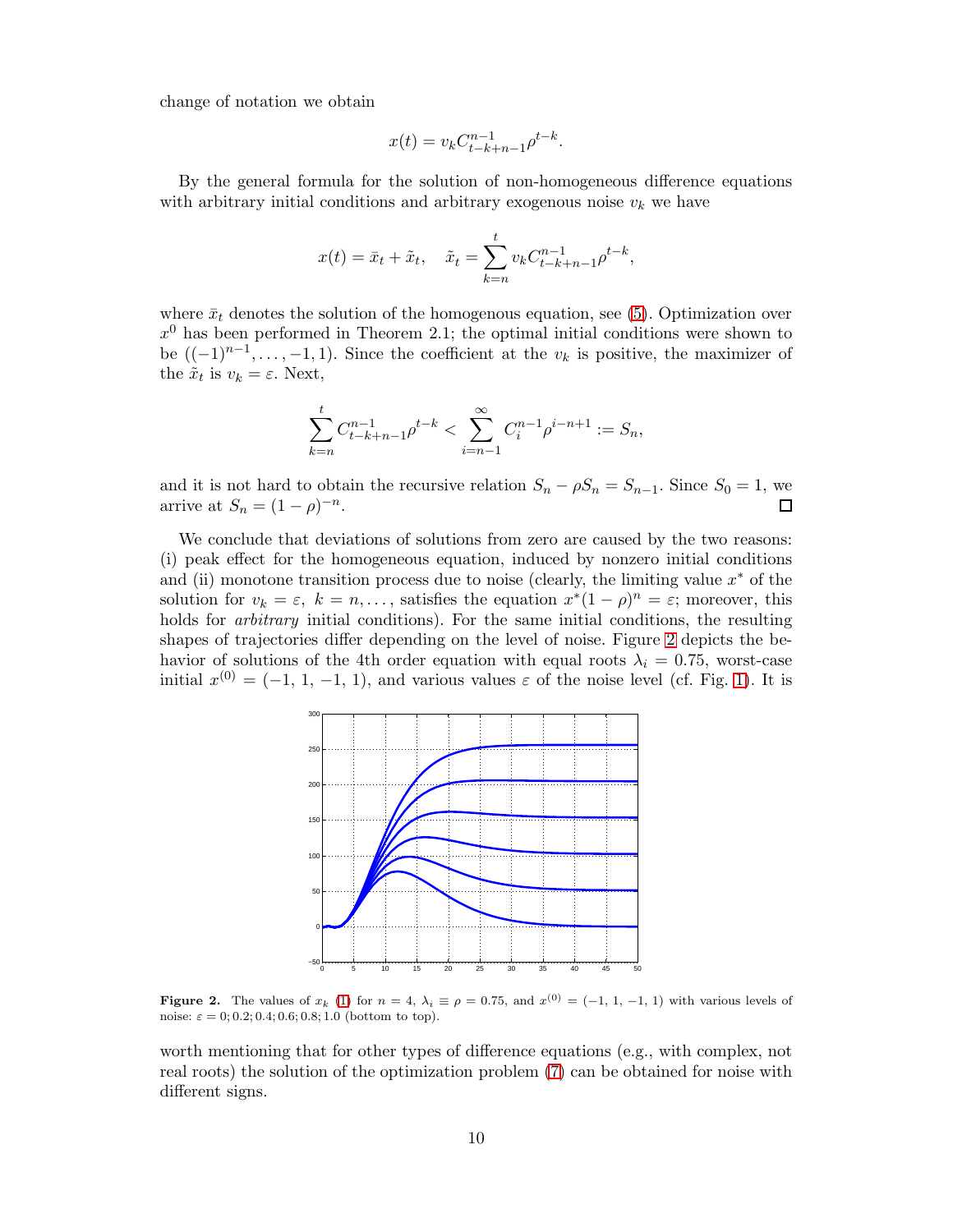## 3. Two special equations

In this section we analyze peak phenomena for the two input-free difference equations known from the literature.

### <span id="page-10-1"></span>3.1. Markov's example

We consider the fourth-order equation borrowed from [\[7\]](#page-14-10), Chapter 6, Section 27:

<span id="page-10-0"></span>
$$
x_{k+4} + 2\rho x_{k+3} + 3\rho^2 x_{k+2} + 2\rho^3 x_{k+1} + \rho^4 x_k = 0,
$$
\n(8)

where,  $0 < \rho < 1$  (in [\[7](#page-14-10)],  $\rho = 1$  was considered) with the characteristic polynomial

$$
p(\lambda) = \lambda^4 + 2\rho\lambda^3 + 3\rho^2\lambda^2 + 2\rho^3\lambda + \rho^4
$$

having the complex roots

$$
\lambda = \rho(-\cos \pi/3 \pm j \sin \pi/3)
$$

of multiplicity two with absolute values equal to  $\rho$ . For the initial condition

$$
x_0 = x_1 = x_3 = 0, \ x_2 = -1,
$$

the solution of [\(8\)](#page-10-0) is easily shown to be

$$
x_k = \frac{2\rho^{k-2}(k-1)}{\sqrt{3}}\sin 2\pi k/3 = \begin{cases} \pm \rho^{k-2}(k-1) & \text{for } k \neq 3m, \\ 0 & \text{otherwise,} \end{cases}
$$

so that  $x_k \to 0$  as  $k \to \infty$ . A straightforward analysis similar to the one performed in Section [2.2](#page-2-4) gives

$$
K \approx \frac{1}{1 - \rho}
$$

for the peak instant and an asymptotic (for the values of  $\rho$  close to 1) formula for the magnitude of peak:

$$
\eta \approx \frac{1}{e\rho(1-\rho)}\,.
$$

For instance, with  $\rho = 0.99$ , these estimates give  $K = 100$  and  $\eta = 37.1595$ , while the actual values obtained from numerical simulations are equal to 100 and 36.9730, respectively. Both values are seen to grow to infinity as  $\rho$  tends to unity. It can also be shown that peak is observed only for  $\rho > \rho^* = 1/\sqrt{3}$ .

This example confirms the presence of the peak effect for certain equations with complex roots.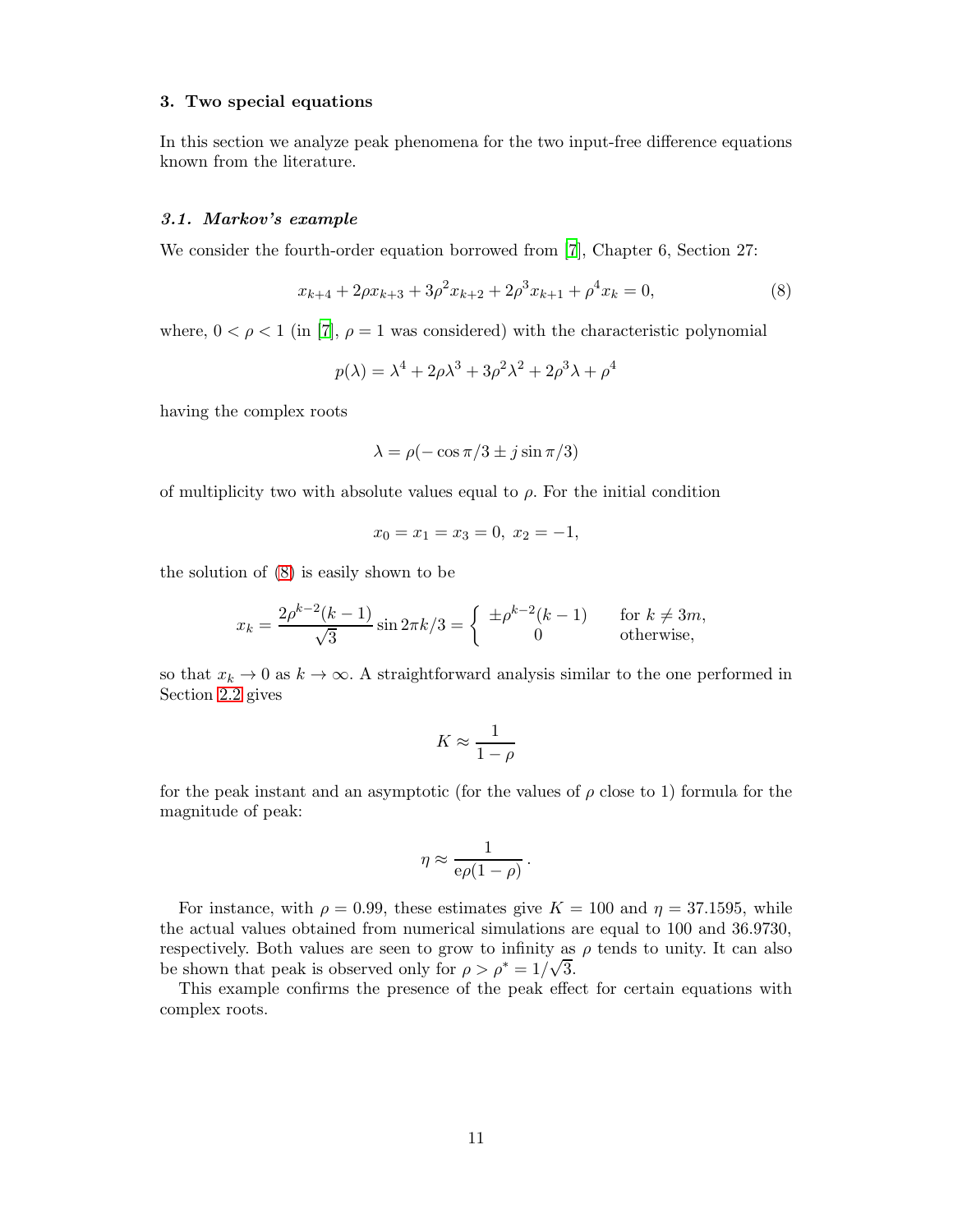### 3.2. Trinomial equations

For difference equations with three terms, the analysis can be performed in the space of coefficients, for real and complex roots simultaneously.

In this section we consider the following equation of order  $n + 1$ :

<span id="page-11-0"></span>
$$
x_{k+1} - ax_k + bx_{k-n} = 0, \quad k = n+1, n+2, \dots,
$$
\n(9)

with nonzero initial conditions  $x^{(0)} = (x_0, x_1, \ldots, x_n)$ , where  $a, b \in \mathbb{R}$  are parameters; so the characteristic polynomial is

$$
p(\lambda) = \lambda^{n+1} - a\lambda^n + b.
$$

Equation [\(9\)](#page-11-0) has been first analyzed in [\[5](#page-14-11)] and later was the subject of intense study in [\[3\]](#page-13-3); also see [\[1\]](#page-13-0) for a discussion and generalizations.

In fact, most of the efforts in the literature have been put to efficient computation of the boundary of the stability domain of [\(9\)](#page-11-0) on the parameter plane  $\{a, b\}$ , not to the analysis of possible peaks. Perhaps the easiest and transparent method for the description of the boundary was proposed in [\[3\]](#page-13-3) via use of the D-decomposition technique. By way of illustration, the stability domain S for [\(9\)](#page-11-0) with  $n = 3$  is depicted in Fig. [3](#page-11-1) below.



<span id="page-11-1"></span>**Figure 3.** Stability domain and peak domain on the  $\{a, b\}$  plane for equation [\(9\)](#page-11-0) with  $n = 3$ .

Prior to presenting results on peak for various values of the coefficients and initial conditions, we briefly discuss the very possibility of peak. First, for every  $n$ , the domain S contains the so-called Cohn domain, the rhombus  $\mathcal{C} = \{a, b : |a| + |b| \leq 1\}$ which provides simple necessary conditions for the stability of [\(9\)](#page-11-0). Obviously, for  $(a, b) \in S$ , there is no peak for any initial conditions (cf. end of Section [2.2\)](#page-2-4), and the only "peak-dangerous" domain on the coefficient plane is P.

From the formulae for the boundary of  $S$  (e.g., see [\[5\]](#page-14-11) or [\[1](#page-13-0)], p.249), a simple upper bound  $\mathbf{A}(\mathcal{P}) > \frac{2}{n}$  on the area of the set  $\mathcal P$  is immediate to obtain; it is seen to decrease as the order of the equation grows. For instance,  $\mathbf{A}(\mathcal{P}) = 0.5\mathbf{A}(\mathcal{S})$  for  $n = 1$ , and it constitutes less than 4% of S for  $n = 7$ . Though peak effects in equation [\(9\)](#page-11-0) are seen to be exotic for large dimensions, we show below that the magnitude of peak may be arbitrarily large.

We turn to the computation of the magnitude of peak for some specific values of the coefficients and initial conditions.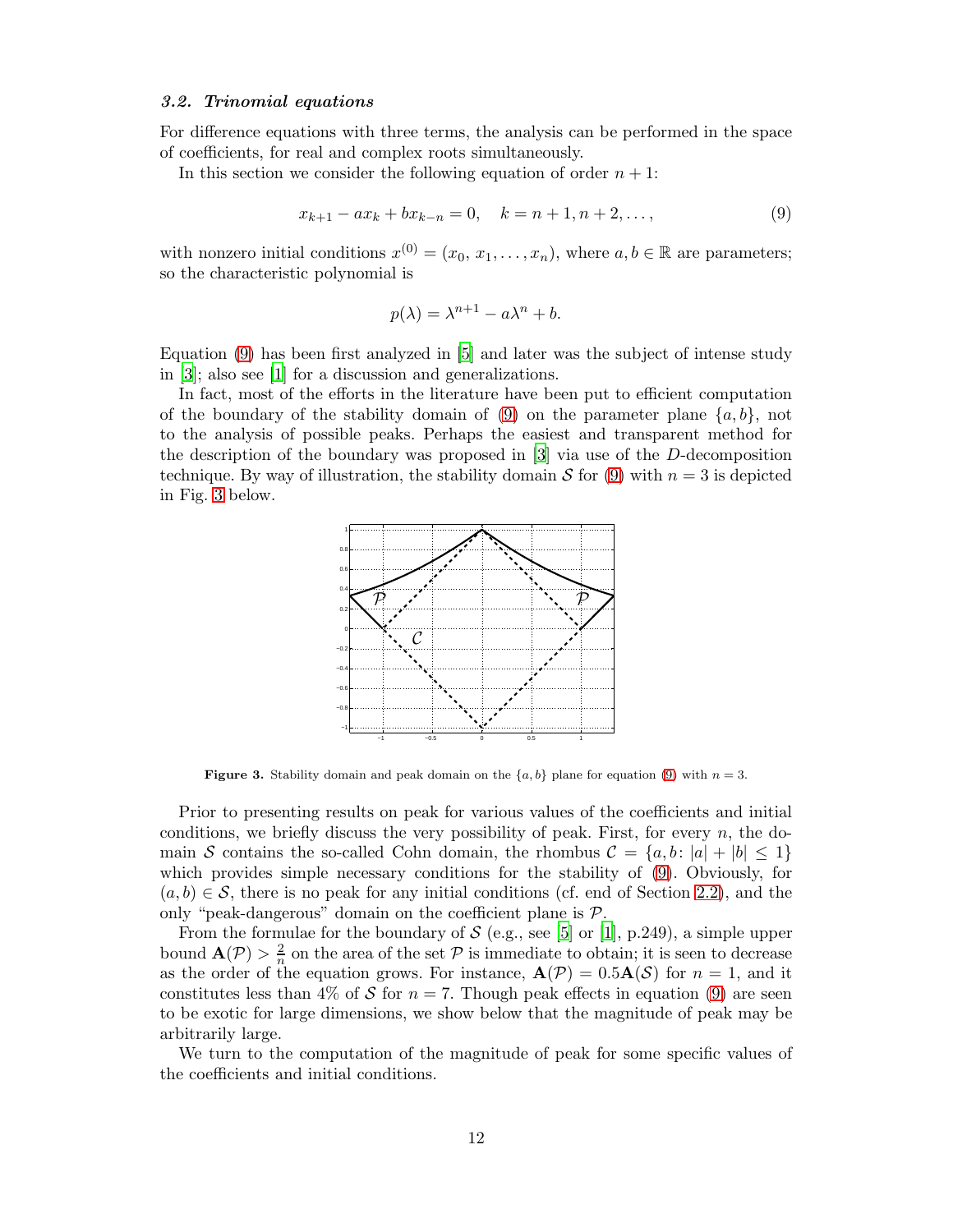Let us first consider the following values of the coefficients  $(a, b) \in \mathcal{P}$ :

$$
1 < a \le 1 + \frac{\alpha}{n}, \quad 0 < \alpha < 1, \qquad b := b_2 = a^{n+1} \frac{n^n}{(n+1)^{n+1}}.
$$

We do not present a proof of the feasibility of these coefficients; this follows immediately from the equations of the boundary of  $P$ . Instead, we note that the roots of such an equation have the following properties. The maximal in absolute value root is real, and it has multiplicity two. By taking the derivative of  $p(\lambda)$  and equating it to zero, for the value of this root we obtain

<span id="page-12-0"></span>
$$
\lambda_1 = \lambda_2 := \rho = \frac{an}{n+1}.\tag{10}
$$

For n odd, the rest of the roots are complex; for n even, there is another real (negative) root, which is the least in absolute value.

Let us now consider the initial conditions of the form

$$
x^{(0)} = (0, \rho, 2\rho^2, \ldots, n\rho^n),
$$

where  $\rho$  is given by [\(10\)](#page-12-0). In contrast to the exposition above, we have  $||x^{(0)}||_{\infty} =$  $n\rho^{n} > 1$ ; hence, by peak we mean

$$
\eta(x^{(0)}) = \frac{1}{n\rho^n} \max_{k \ge n} |x_k|.
$$

These specific initial conditions allow for the exact closed-form expression for the peak and peak instant. Indeed, by induction, it is immediate to obtain the solution:

$$
x_k = k\rho^k, \qquad k = n+1, n+2, \dots,
$$

and the peak instant  $K$  is given by

$$
K = \left\lfloor \frac{1}{1 - \rho} \right\rfloor,
$$

which is obtained by finding the maximum value of k such that  $x_k < x_{k+1}$ . By definition, the peak is observed only if  $K > n$ ; i.e., if  $\frac{1}{1-\rho} > n+1$ , equivalently, for  $\rho > \frac{n}{n+1}$ , i.e., always (see [\(10\)](#page-12-0)).

Respectively, the magnitude of peak is equal to

$$
\eta(x^{(0)}) = \frac{1}{n\rho^n} \left[ \frac{1}{1-\rho} \right] \rho^{\left[\frac{1}{1-\rho}\right]} > \frac{1}{n\rho^n} \frac{1}{1-\rho} \rho^{\frac{1}{1-\rho}} \approx \frac{1}{n e (1-\rho)}
$$

for fixed n and  $\rho \rightarrow 1$ , so that it can take arbitrarily large values.

For the "standard" initial conditions  $x^{(0)} = (0, 0, \dots, 1)$ , a very simple lower bound for peak is available for any feasible  $|a| > 1$ , b. Indeed, we have  $x_k = a^{k-n}$  for  $k = n + 1, \ldots, 2n$ , so that

$$
\eta(x^{(0)}) \ge x_{2n} = a^n > 1.
$$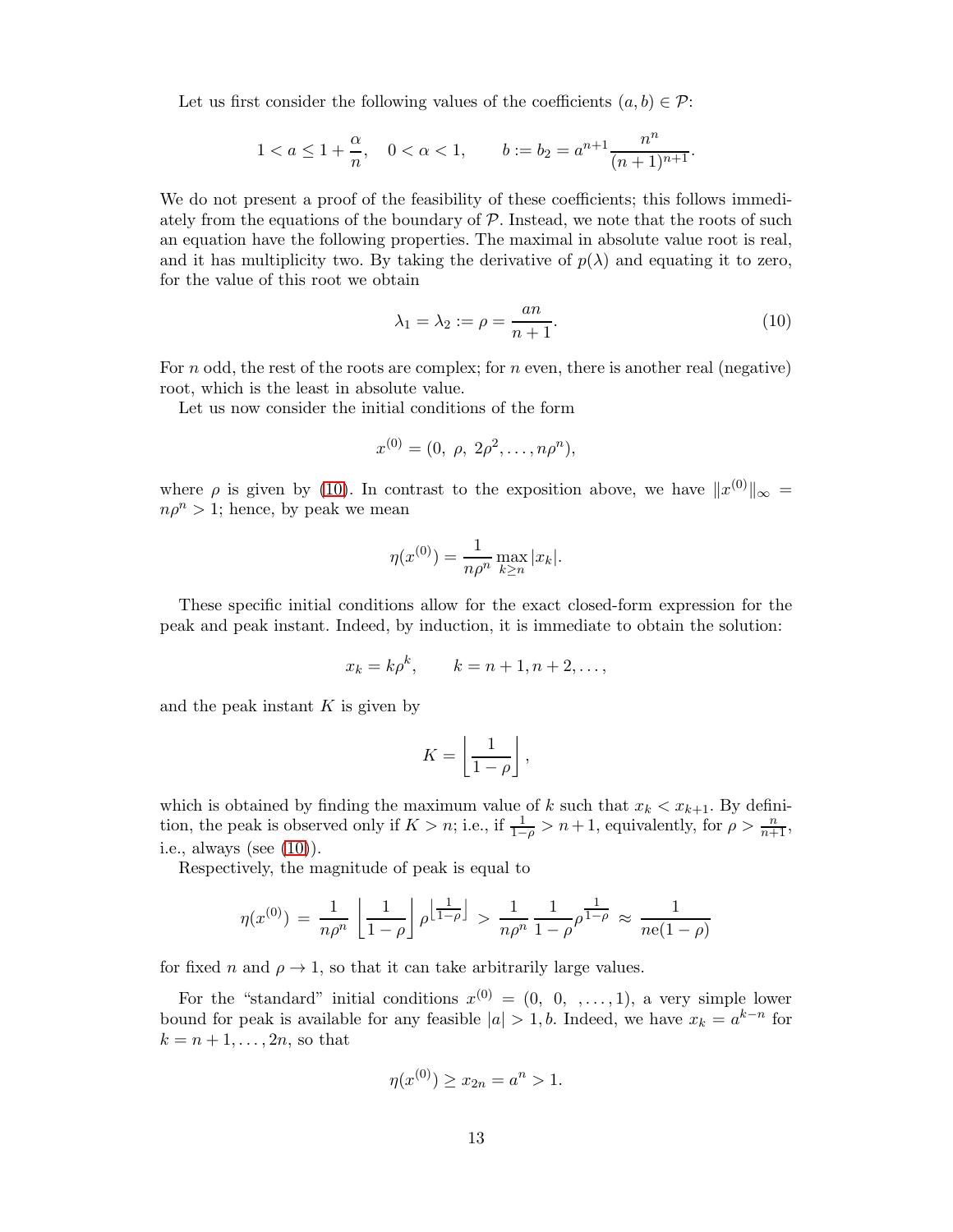Since  $a < 1 + \frac{1}{n}$ , this bound is not greater than e. We omit a more accurate (but much more involved) analysis of the peak. For  $n = 1$  in [\(9\)](#page-11-0), it can be shown that the magnitude of peak can take arbitrarily large values as  $a, b$  approach their upper bounds; experiments show that this is also true for the general case  $n > 1$ .

### 4. Conclusions and future research

In this paper, attention has been paid to the peaking phenomena in asymptotically stable scalar difference equations with nonzero initial conditions. It is shown that, in a number of situations, peaks are unavoidable, and several results on the estimates of the magnitude of peak and the peak instant have been presented. To the best of our knowledge, the very statement of the problems presented here is new.

There are numerous promising directions for future research.

First, it is highly desirable to extend the results obtained to broader classes of difference equations, root locations, and initial conditions. For instance, of apparent interest are results on peak effects for complex roots; e.g., see Markov's example in Section [3.1.](#page-10-1) The worst-case conjecture formulated at the end of Section [2.3](#page-6-0) looks natural, suggesting that the case of all equal roots implies the largest deviations. Also, finding worst-case initial conditions in the unit box for classes of stable equations are of interest; cf. Theorem [2.2.](#page-7-0)a.

Second, the results can be extended to vector difference equations and the related many-dimensional discrete time dynamical systems. This also gives raise to the problem of estimating the norms of powers of Schur stable matrices. There are numerous examples of large values of  $||A^k||$  for Schur stable matrices (i.e., for  $|\lambda_i| \leq \rho < 1$  for all eigenvalues of  $A$ ). However there is no systematic theory for lower bounds on powers of stable matrices.

As mentioned in the Introduction, such effects are also typical to the nonasymptotic behavior of some of the modern optimization methods, and their analysis from the peak effect point of view looks promising.

Third, the behavior of solutions of difference equations with uncertain coefficients (say, those known to lie within given intervals) is worth analyzing from the peak effect point of view; this relates to robust statements of the problems considered here.

# Funding

The work of the first two authors was supported by the Russian Science Foundation through grant no. 16-11-10015.

## References

- <span id="page-13-0"></span>[1] S. Elaydi, An Introduction to Difference Equations, Springer, New York, 2005.
- <span id="page-13-2"></span>[2] P. Giselsson and S. Boyd, Monotonicity and restart in fast gradient methods, in: Proc. Conference on Decision and Control, 2014, pp. 5058–5063.
- <span id="page-13-3"></span>[3] M.M. Kipnis and M. Nigmatullin, Stability of the trinomial linear difference equations with two delays, Automation and Remote Control,  $65$   $(2004)$ , no. 11, pp. 1710–1723.
- <span id="page-13-1"></span>[4] M. M. Kogan and L. N. Krivdina, Synthesis of multipurpose linear control laws of discrete objects under integral and phase constraints, Automation and Remote Control, 72 (2011), no. 7, pp. 1427–1439.